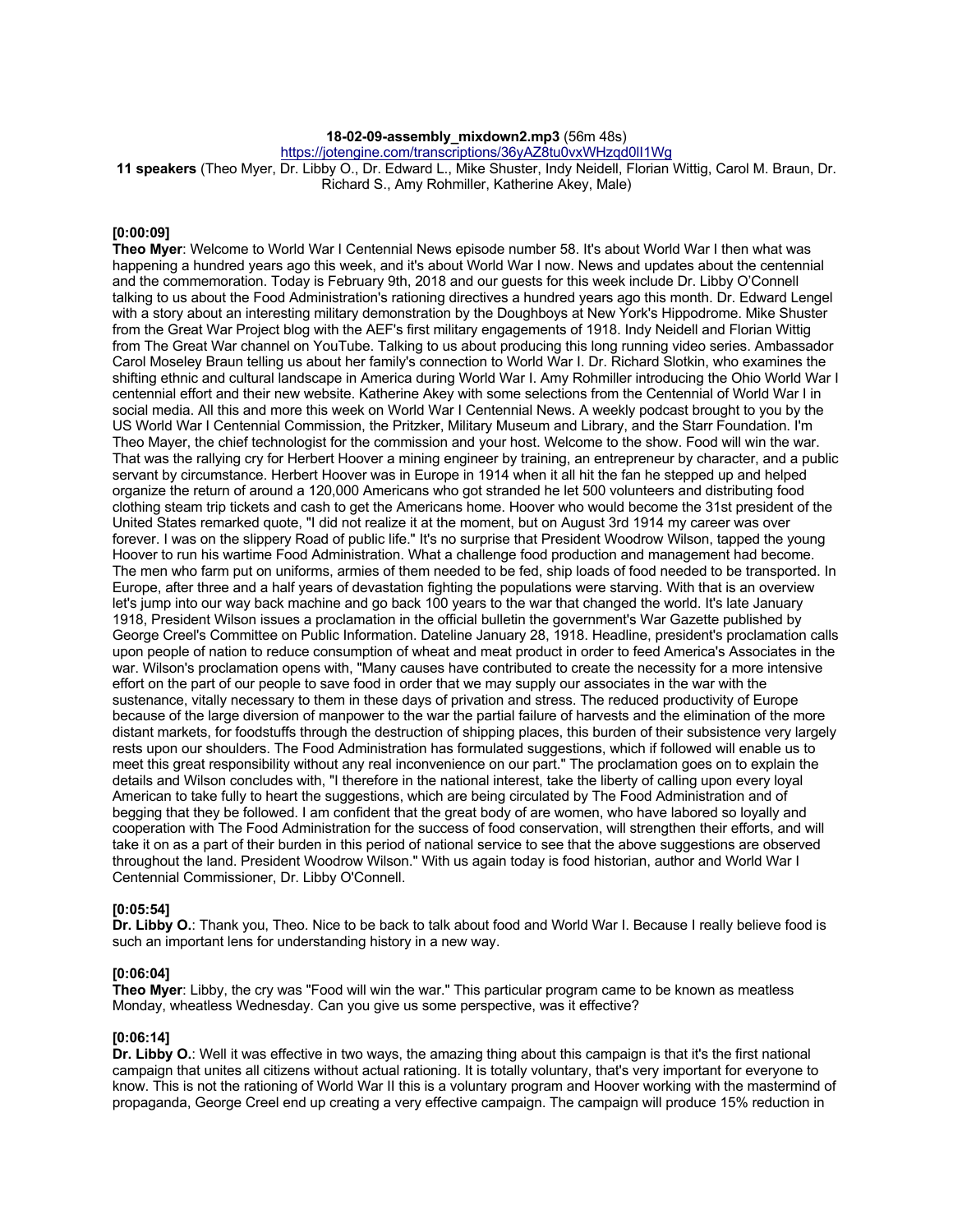domestic food consumption, leaving 18 million tons of food available to be shipped to the allies between 1918 and 1990 a very short window of time. It's a very effective, integrated campaign, integrated nationally and with the states' cooperation as well. Their posters were these wonderful means of communication that the Bureau of Public Information George Creel's group, created with Herbert Hoover, and got the word out to libraries, and train stations, in supermarket everywhere. Unpopular periodicals and newspapers as well, would have the same message in different colorful ways of expressing it. Talking about conserving food consumption, increasing food production and increasing home conservation, by which they mean home canning really. They offered different ways you could do this and one of them, is the idea of not eating as much meat. By meat here during World War I they meant beef and pork, because that could be exported. They encourage people to eat poultry, all types of poultry and fish as well. It's not like no one is eating animal products, but they're supposed to reduce the amount of beef and pork that they eat. Also the idea of reducing the consumption of wheat. Wheat is very important for the making bread as well as other things, but there are lots of substitutes that you can use to make bread including corn flour, which we have a lot of, we have masses of corn here. The Food Administration recommended people to cut the use of wheat in half so that when you made bread or you were having cereal, it would be only half wheat and then half other grain. The reason why wheat is so important, is it is exported to Europe and baked into bread. The feeling is, is that if you have the civilians in Europe with an adequate supply of bread to be able to feed their families, you will reduce social unrest, and you will increase the food available for the soldiers there. Thirdly, they consulted this new expertise home economics. This home economics scientist who said, "Don't worry American civilians will still be well-fed if they follow our advice by eating more vegetables, more fruit and more chicken, instead of beef and pork." It has two prongs in its approach to propaganda and policy. One is to achieve the goals about reducing food consumption and increasing food export. Secondly, engage people on a voluntary basis. Because if people feel that they are making a difference, their hearts get more engaged in the war effort. They aren't just sitting at home saying, "God Bless America, I hope our troops win." They're actually feeling empowered to serve their country by volunteering in this whole food campaign. It's an interesting and very, very effective policy that was adopted.

### **[0:10:10]**

**Theo Myer**: Libby, thank you for joining us again and for your wonderful insights.

#### **[0:10:13]**

**Dr. Libby O.**: Well, thank you for inviting me.

#### **[0:10:15]**

**Theo Myer**: Dr. Libby O'Connell is former Chief historian for the History Channel, author, food historian and US World War I Centennial commissioner. Follow the link in the podcast notes to learn more about Dr. O'Connell and how food will win the war 100 years ago this week, and the War in the Sky. There are two events worth noting. First, the Lafayette Escadrille. The fame Squadron of American flyers who flew for the French before America entered the war, are officially transferred from the French Army to the US Army, and re-designated the 103rd Aero Squadron. Also, the US replaces the insignia on all us planes with what is called the Roundel. An outer red ring, then a blue and then a white center. The allies had requested the change out of a fear that the white star in the center of the old design might be mistaken for a German Cross in the fog of battle. The roundel remains in use until the US reverts to its former markings in August of 1919. Fine-tuning the Army Air Service, 100 years ago this week for the War in the Sky. You can follow the War in the Sky with our comprehensive nearly day by day timeline curated by author RG Head. You'll find it at ww1cc.org/warinthesky. One word, all lower case. Or follow the link of the podcast notes. This week for America Emerges military stories from World War I, Dr. Edward Lengel is going to tell us about a very interesting military demonstration by US forces at New York's Hippodrome. Let me set this up, large numbers of troops are wrapping up their stateside training and preparing to ship out. The pace is accelerating and multiple divisions are shipping out simultaneously. Most of them from the greater New York City area. Logistics for juggling railways, encampments, embarkation, debarkation, facilities, ships, food, fuel and weapons is ever more challenging. The Doughboys are pumped and grip with the excitement as they prepare to take it to the Kaiser. Their Adventure is about to begin. This is where Ed picks up the story in New York.

#### **[0:12:36]**

**Dr. Edward L.**: The Hippodrome is an incredible building, it's like a fairytale castle on Manhattan, it was on 6th Avenue between 43rd and 44th street. It doesn't exist anymore but, at the time it was opened in 1905 it was considered the world's largest theater. It had a stage alone that could accommodate a thousand people, including elephants and other kinds of animals. Then audience were up to 5000 spectators. 100 years ago this week on February 3rd 1918, a regiment of Doughboys appears on stage, they pull in at Penn Station that morning. These are guys from the 77th Metropolitan Division, draftees from New York City, of the 308th regiment. They March off to the Hippodrome. Now the 308th regiment would later become known as the source of the famous Lost Battalion, that was surrounded in the Argonne forest for several days in October, attacked by the Germans on all sides. These men would in future become heroes but now they were just rain troops and appear on stage in front of a huge crowd, and a particular company, Company E, that's led by an Irish American stock broker named Captain George McMurtry,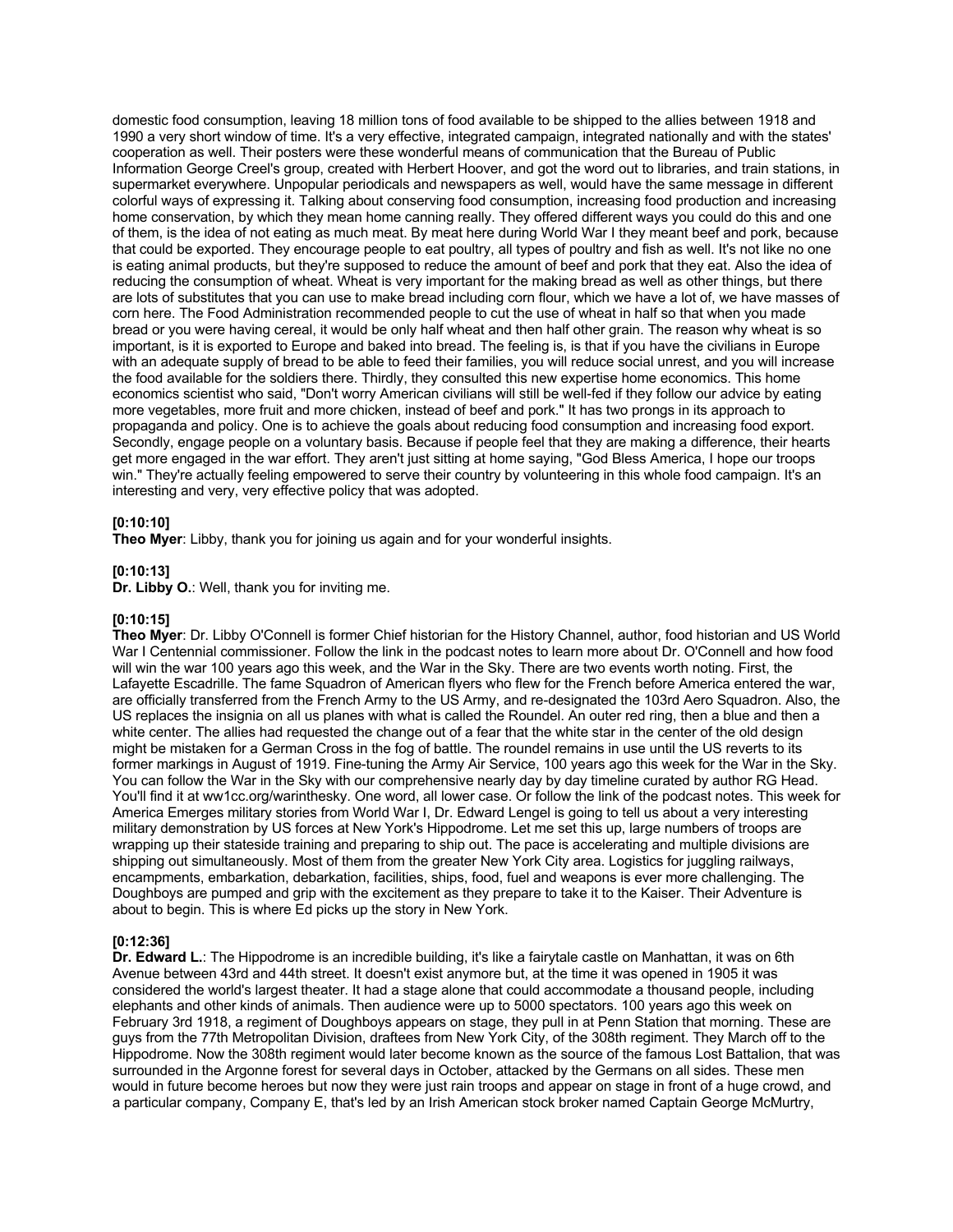takes the lead in a number of acts that begin with marching back and forth all over the stage, and what's really reminiscent of a Busby Berkeley type musical performance. The troops gather around a campfire and sing wistful songs of home and love of country. They end up with the Star Spangled Banner. Then the stage drops, the prop men do their magic, and it lifts again. The troops of the regiment engage in this depiction of trench warfare or what they imagine trench warfare is going to be. They are subject to a gas attack, of course is not real gas, and they snipe against Germans who were sneaking toward their trenches and pick them off. They even engage in an assault on the German trench and one of the Doughboys is hiding in a tree stump and in a Charlie Chaplin style moment goes rushing across the stage and knocking over Germans. Well, to the audience this is not comedy, to the audience this is real and this is what they think trench warfare is really going to be like. The performance ends it's lauded in the newspapers as being the very stuff of modern warfare, and it's regarded as being a pure depiction of what trench warfare is going to be like. Now the terrible irony is that all the men who choreographed and led this performance would either be killed or wounded in the Argonne Forest on the western front. Crime choreographer was killed, George McMurtry was severely injured. When the troops leave the Hippodrome and they go marching down Park Avenue to 34th Street, they are led by a marching band whose bandmaster Herman Schoenfeld would later perform funeral music for the killed Doughboys as they're carried out of the Argonne Forest. It's a very moving and chilling premonition of what the war is going to be like in a performance by future heroes, feature Doughboy heroes at New York's hippodrome.

#### **[0:16:32]**

**Theo Myer**: Next week, Dr. Edward Lengel will tell us about the 32nd red arrow division, made from the Michigan and the Wisconsin National Guard. Some of the divisions first contingent drowns in the Sinking of the Tuscania on February 5th, but most of the red arrow Doughboys travel on the massive ship the USS Leviathan, which used to be a German ship The Vaterland, the Fatherland. As we declare war, we confiscate her in New York Harbor and turn her into a massive troop ship to send the Doughboys to fight its original namesake. It's kind of ironic. Dr. Edward Lengel is an American Military historian author and our segments host for America Emerges, military stories from World War I. There are links in the podcast notes to Ed's post and his website as an author. Now on to the Great War project with Mike Shuster. Former NPR correspondent and curator for the Great War Project Blog. Mike your post this week is titled, The Americans Are In It. By that you mean in the trenches and in the fight. I don't think your story this week needs any more introduction than that.

### **[0:17:45]**

**Mike Shuster**: No, I don't think so either, but the headlines read, The Americans Are In It And The Clocks Are Ticking. Meltdown the church bells special to The Great War Project. American soldiers are now in the war for the first time 10 months after the United States declared war on Imperial Germany. United States troops are taking offensive action on the Western Front, reports historian Martin Gilbert. On February 13th reports Gilbert in the zone of Champagne. American artillery batteries took part and the French attack that broke through the German lines and captured more than 150 German prisoners. 10 days later according to Gilbert at [Czerweny], two American officers and 24 of their men volunteered to take part with French troops in a raid on German trenches. The raid last half an hour and 25 Germans were taken prisoner. According to one newspaper account although the actual occasion was not of much importance, February 23rd is one of the dates that will always be remembered in the history of the war. It is true that the United States is in the war now, in a real way, with Americans getting killed and inflicting death as well. Later in February, a century ago an American officer is watching another French raid on the German trenches in Northern France. According to Gilbert carried away with the enthusiasm of the moment, he joined in the raid helped to capture several German soldiers and was awarded the Croix de Guerre. It was the first such award to a member of the American expeditionary force. The officer's name Colonel Douglas MacArthur. At the same time Winston Churchill is back in a significant role in the war. Churchill this now minister of Munitions in the British government. At this moment in the war a century ago, Churchill is touring the sorrowful battlefields of the previous three years. Churchill writes to his wife, "Nearly 800,000 of our British race have shed their blood or lost their lives here during three and a half years of unceasing conflict. Many of our friends and my contemporaries all perished here. That seems as commonplace and as little alarming as the undertaker." Churchill writes, "Quite a natural ordinary event which may happen to anyone at any moment as it happened to all the scores of thousands who lie together in this vast cemetery, nobled and rendered forever glorious by their bereaved memory." Still, Churchill among many other British leader surveys the balance of forces at this moment in the war a century ago, and concludes the balance of forces on the Western Front favors the Germans. They, the Germans can hear two clocks ticking observes historian Adam Hochschild. They knew that the great battle to decide the war had to be won before summer otherwise hundreds of thousands and soon millions of American troops would join the fight. In Germany itself, there were signs that the country might not be able to hold out long. Civilians were suffering more painfully than ever with imports kept out of the British naval blockade metal was so scarce, that everything possible kettles and cook pots, door knobs even more than 10,000 church bells were being confiscated and melted down for munitions. That's the news for this week from The Great War Project.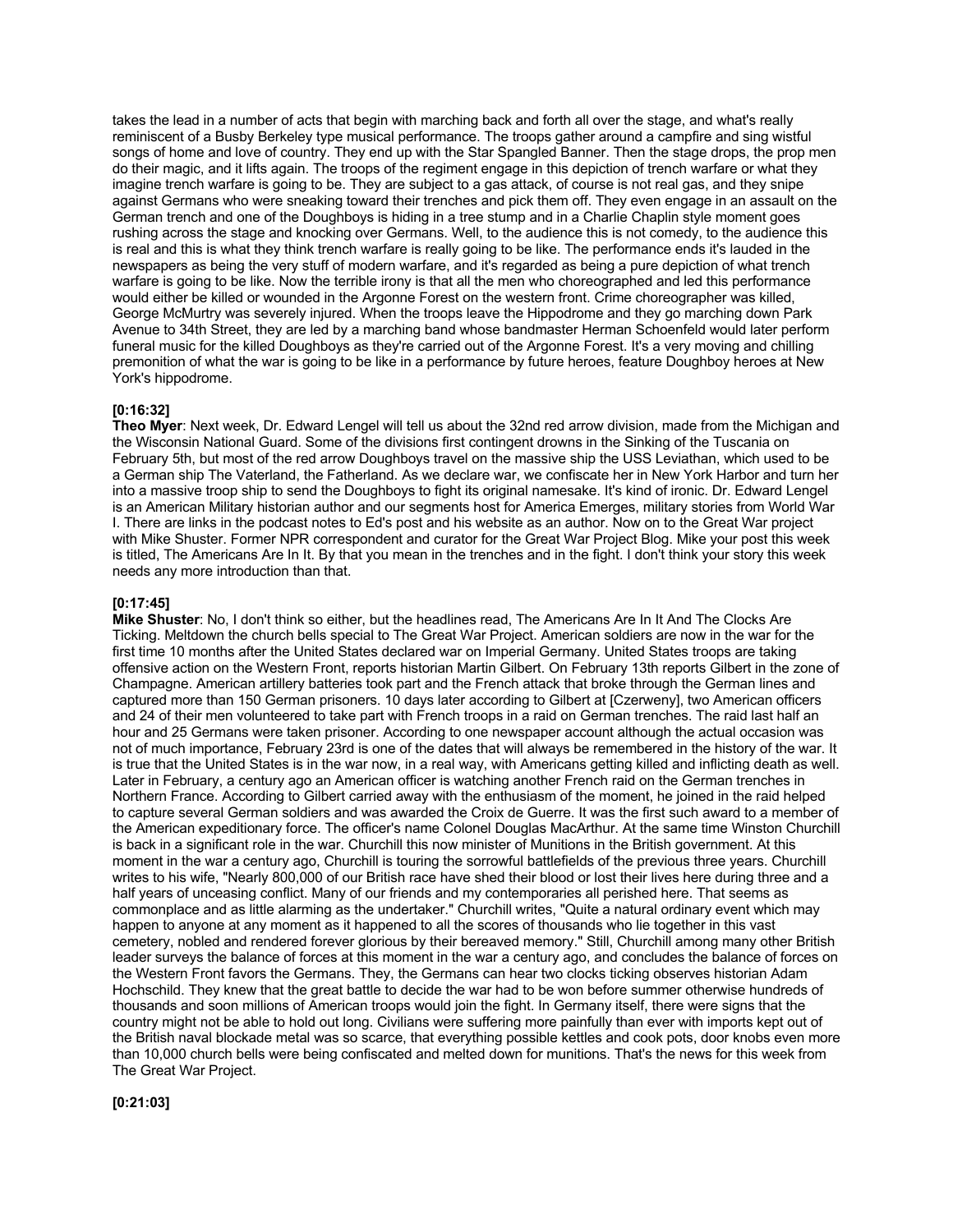**Theo Myer**: Mike Shuster, from the Great War Project Blog. Every week we tell you about these wonderful videos on YouTube from The Great War channel. The channel has some pretty impressive statistics. It launched in May of 2014, has published over 515 episodes, has over 800,000 subscribers on YouTube and has earned over a 120 million video views. Earlier this week I called Indy Neidell the shows host and Florian Wittig, the series producer at their studio in Berlin to learn a little more about their experience in producing The Great War channel. Indy, Flo, welcome.

## **[0:21:43]**

**Indy Neidell**: Well thank you very much. Great to be here.

## **[0:21:44]**

**Florian Wittig**: Hi Theo. Thanks for having us.

# **[0:21:46]**

**Theo Myer**: Gentlemen, I wanted to bring you on the show not to talk about World War I but to talk but to talk about telling the story of World War I.

## **[0:21:53]**

**Indy Neidell**: Clever.

## **[0:21:54]**

**Theo Myer**: Indy this project came together in the spring of 2014, can you tell us who and how it happened?

## **[0:22:00]**

**Indy Neidell**: I had an old friend of mine named Spartacus Olsen's at the time the CEO of Media Craft Network which is a German YouTube Network. It was the largest at the time. They produced O&O channels, channels they owned and operated. He had me come down to Cologne where they were headquartered, to pitch a bunch of shows to him into the rest of the board there. I had five ideas for shows that I thought could take off as YouTube channels. One of them, Sparty and I came up with together, was since it was four months before the 100th anniversary of the beginning of the war. One of them was doing what we called at the time World War I weekly, although it changed obviously to The Great War. Even already then in March of 2014 we sketched out roughly how an episode would look. Now, I didn't even really start writing the episodes until near the end of June. It wasn't until mid-July that we shot the first few episodes ... Because of course the first one came out on July 28th, a 100 years later, that we shot the first few episodes and a couple of prelude special. It was very much a race against time to get it started, but that's how it came out.

### **[0:23:06]**

**Theo Myer**: Flo, how did you get involved in the project?

### **[0:23:09]**

**Florian Wittig**: Yeah. My first day on the show was on the 14th of July. Basically like I think four days before the first filling session and I just ... I had a job interview a week prior and I said, "Yeah. Can you maybe start next week already?" "Yeah, that would be great." Then it was like, "Okay, we need maps, years and script can you check it? This is Tony by the way, he's also one of the producers. Say hi, I hope you want to work together for the next four years." That's how it started.

# **[0:23:41]**

**Theo Myer**: Gentlemen, for us this is podcast episode number 58, and you're somewhere near episode 520. Now that leaves me in awe, but it also leaves me with a question for you Indy. World War I is such an incredibly, insanely bizarrely surreal story. How do you think immersing yourself so deeply in this and for so long, how's that affected your worldview?

### **[0:24:03]**

**Indy Neidell**: That's a good question. Well, it really has in many ways. First of all, because now obviously after writing 500 scripts and doing research for most of them, I know a lot of weird stuff about the war. Countries and movements and political actions and things that I never knew existed that you can always take something away from that. Just thinking of the war itself, I grew up in Texas, right? I did study history at university, but it was mostly a Renaissance, European, early modern European history. I learned about World War I in high school like everybody else did. Since we learned mostly about American participation in the war, we learned mostly about the Western Front. You grow up thinking, "Well World War I was a war that was mainly fought in western Europe." Of course working it now, when I'm writing whole episodes about the Mesopotamian front or the Siege of Tsingtao, the Battle of the Falklands, German East Africa. You realize what a colossal all world encompassing war it was and the 13 or 14 fronts when 11 or 12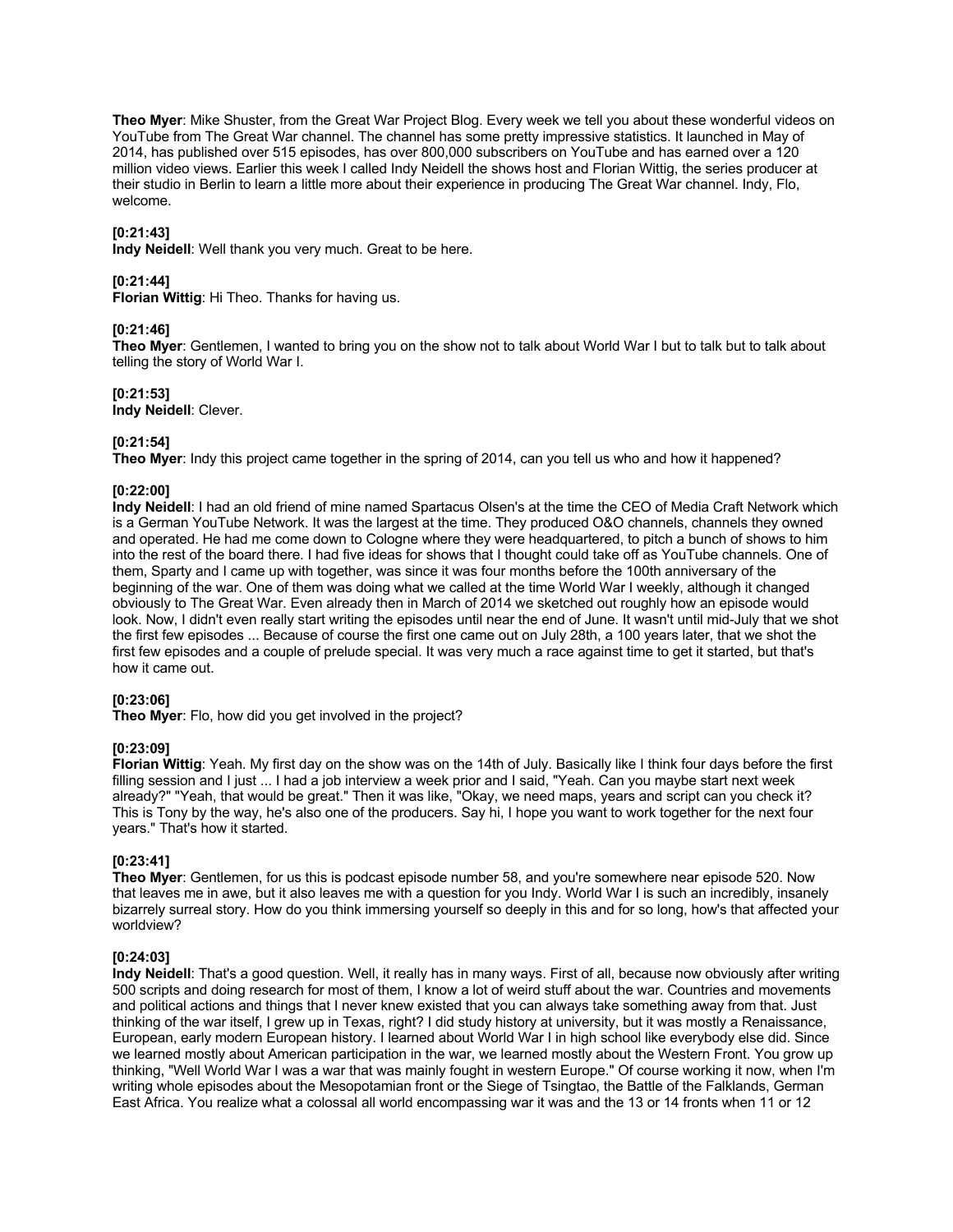were active at the same time. Te vast number of men from every single continent that came. I never really knew the scale of the war, nor what longterm impact it had aside from just being a war. I mean, for example, in the years, the four years from 1914 to 1918 medicine advanced more in those four years than it has in any four year period of history before or since. You don't realize the enormous leaps and bounds, of course for better or for worse, that technology took. I mean, it's great that you develop mobile X-Ray machines, but maybe not so great for us that flamethrowers and stuff were developed at the same time.

## **[0:25:44]**

**Theo Myer**: Well, Indy we started changing the moniker for it as The War That Changed The World, and I think that's really appropriate.

### **[0:25:51]**

**Indy Neidell**: Absolutely. The Europe of 1930 I was like, say the world of 1913 in the world of 1919 we're not six years apart. They were in many ways, completely unrecognizable from each other. The entire social structures were changed or great empires ceased to exist. I mean, before the world was an age of empire, after the war was an age of isms. Communism, republicanism, isolationism, capitalism, any ism you can think of that was the 1920s.

## **[0:26:19]**

**Florian Wittig**: It's called a world war for a reason.

### **[0:26:21]**

**Theo Myer**: Yeah.

## **[0:26:21]**

**Florian Wittig**: Just like, World War I fan actually wrote in at some point. I now understand why it's called a World War. I think that sums up our learning experience on the team here pretty well.

## **[0:26:31]**

**Theo Myer**: Flo, you and I have been chatting every month for a few years now, and I've really enjoyed watching you guide the project where it is today. Now, one thing that struck me is how incredibly dedicated to your audience you guys are. Can you tell us about them?

### **[0:26:45]**

**Florian Wittig**: Yeah. I think that's definitely one of the greatest things about working on the show is to get in touch with people all over the world. I mean, we have dedicated fans in the US, and Canada of course, but also here in Europe, we have fans writing in from Thailand, from Japan and everywhere that ... First, most of them just say, "Hey, it's a cool show." Then at some point we realized, from getting comments on YouTube that some of the people actually have a wealth of knowledge in some super specific things. Like, "Hey, I know a lot about this," to type of landing craft. "Hey, I know a lot about, this kind of a battle or this kind of uniform and everything." I think that's one of the best decisions we made. It's like we want to work together with the community and this feedback is the one thing that I think catapulted the show in terms of quality from 2014 to 2018. There's also a good metaphor in this for ... I mean, a lot of the people are from different countries under a hundred years ago, you know I'm German, when we meet someone from Poland or someone from Ukraine or something then, a hundred years ago, we want to start on posing sites of the battlefields and now we can work together to record this and preserve this kind of history.

### **[0:28:04]**

**Indy Neidell**: Well, also and I've said many times and I like saying it about the show that this, the Great War, that's the first ever global free real time interactive documentary. I think it's important that it's interactive and that's hence YouTube and stuff. I mean, somebody wants to wrote a couple of years ago and comment on one of the episodes, "This is the only channel on YouTube where the comments don't suck." I think it's true actually. I read through the comments all the time. I'm happy to answer comments and Flo answers as a channel and I answer as me.

# **[0:28:37]**

**Theo Myer**: Guys, thank you so much and have a lovely day.

# **[0:28:41]**

**Indy Neidell**: You're welcome. Yeah, I'm happy to talk about the war. That's what I do.

# **[0:28:45]**

**Florian Wittig**: Theo, thanks to you. Keep up the Great work for the Centennial Commission.

**[0:28:49]**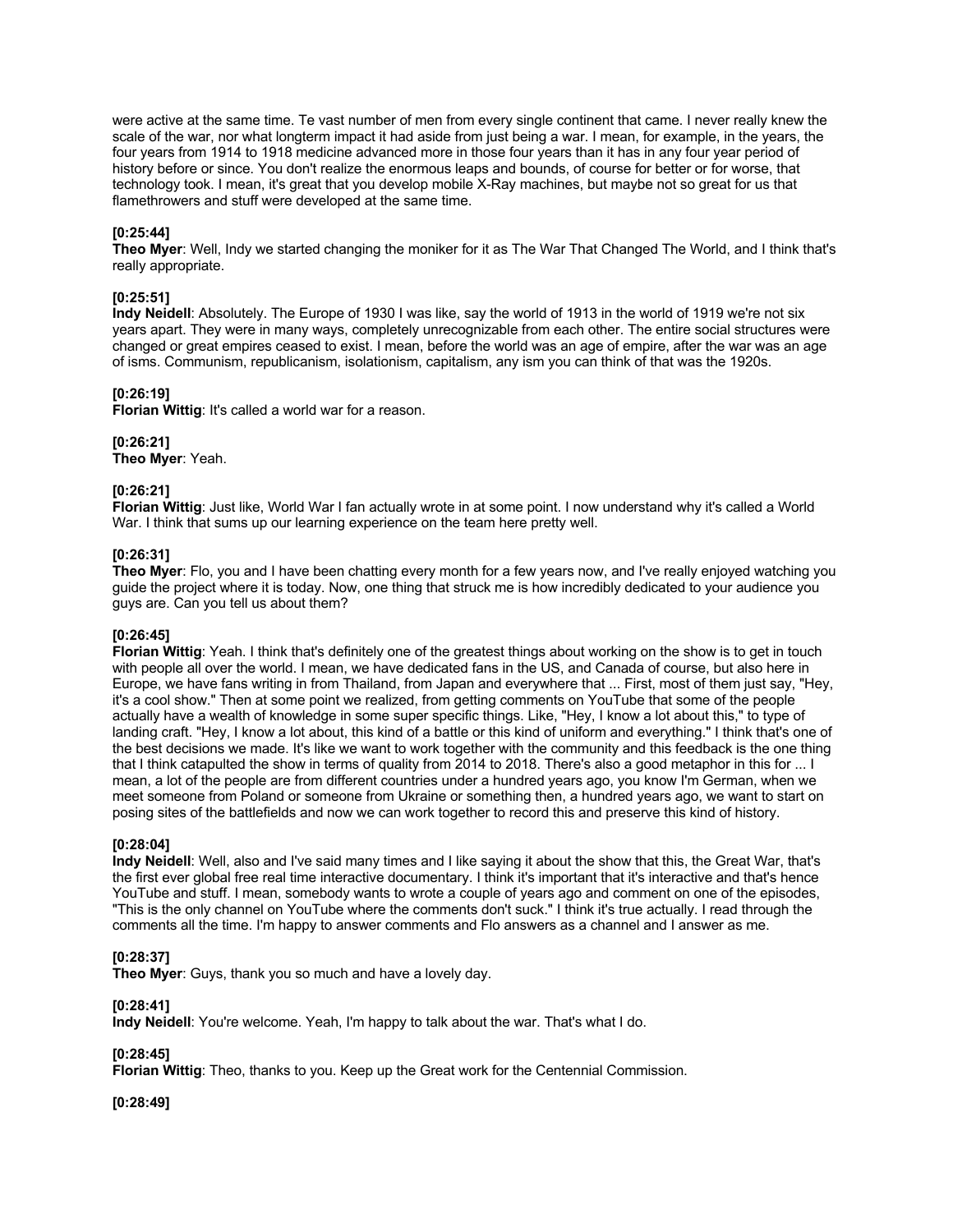**Theo Myer**: Yeah, yeah. Excellent. Indy Neidell the host. And Florian Wittig, the producer of The Great War channel on YouTube. Follow the link in the podcast notes. It's time to fast forward into the present with World War I Centennial News Now. This section isn't about history, but rather it explores what's happening now to commemorate the centennial of the war that changed the world. It's a privilege to be joined today by a genuine social pioneer. An amazing person of many honors distinctions and firsts. To start with, Carol Moseley Braun, was one of the first black women to graduate from the law school at the University of Chicago. She was an assistant United States attorney, an Illinois state legislator, a US state senator and ambassador, and my favorite, she was adopted as a member of a Maori tribe. She's also an entrepreneur and on the diplomatic advisory board of the US World War I Centennial Commission. Welcome Ambassador Carol Moseley Braun.

# **[0:30:05]**

**Carol M. Braun**: Thank you so much. It's my absolute privilege to be with you.

### **[0:30:07]**

**Theo Myer**: Ambassador Braun, I want to ask you about your grandfather Thomas Davey and his cousin, both of whom served in World War I. Could you tell us about them?

## **[0:30:16]**

**Carol M. Braun**: Well, my sister actually got me started on this journey on this quest inadvertently. She took some pictures of our family, about my ancestors and wouldn't give them back. I started investigating Thomas Davey and his service in World War I and come to find out he had been awarded, he was eligible for and a medal which he never received during his life or for the Meuse-Argonne of engagement. That it was his cousin that was killed abroad and whose name is on the memorial here in Chicago, in Bronzeville. I began to learn about my grandfather, I've started studying about the 366, which was the infantry unit that he was associated with or affiliated with. It has been a real adventure learning about World War I. I'm really excited about it. Again, it was some unknown history that I did not know, both family history and history of the United States, that frankly I would have been completely in the dark about.

## **[0:31:17]**

**Theo Myer**: Most men didn't. But did Thomas Davey talk about his experience when he came home from the war?

# **[0:31:23]**

**Carol M. Braun**: He did not. I was a child when he died and so he would not have. He may have talked about it with my mother and with the older generation, but he never talked with me about it. I had to go on a journey to find out this information at all. We just didn't have any records of it. We had one picture of him, which I now have a here in the house, a picture of him in his uniform and he looks really dapper and wonderful but I've been basically unraveling, the tale of his service over those years.

# **[0:31:57]**

**Theo Myer**: Ambassador Braun, you've been helping us advocate for this, but why do you think that America needs a World War I memorial in the nation's capital?

### **[0:32:05]**

**Carol M. Braun**: Well, I think it's critical that all the young people who come to the capital with their schools or with their family have a chance to visit the memorial and get educated about it. It's such a critical piece of our history and it's been neglected and overlooked unfortunately and this memorial will help to change that. I'm just hopeful that we can get the word out as you are doing here today. Why this was so important to the world, not just the United States but to the world. It changed everything. I think history that fails to acknowledge how important this war was in the scheme of things, is incomplete history and therefore a fraud. I just think it's important that we are honest about all the whole truth of our history and that we do what we can to get this memorial built and publicize so young people can know that it's there.

### **[0:32:58]**

**Theo Myer**: I have to ask you, who inspired you to become the accomplished and amazing person that you are?

# **[0:33:04]**

**Carol M. Braun**: Well, that's really sweet of you to ask. I appreciate the question. I took a great inspiration for my family. The women in my family were all strong women. My mother, my aunt, et cetera. They led the way and made it possible for me. Just like World War I open the door for our country to be the superpower that it is, my ancestors opened the door for me to be able to go on and do things that they frankly, could not even have imagined. My mother would not have imagined being a law school graduate or being a lawyer, although she aspired to that. I was able to do that and then move on and get to the United States senate and become an ambassador. That's the American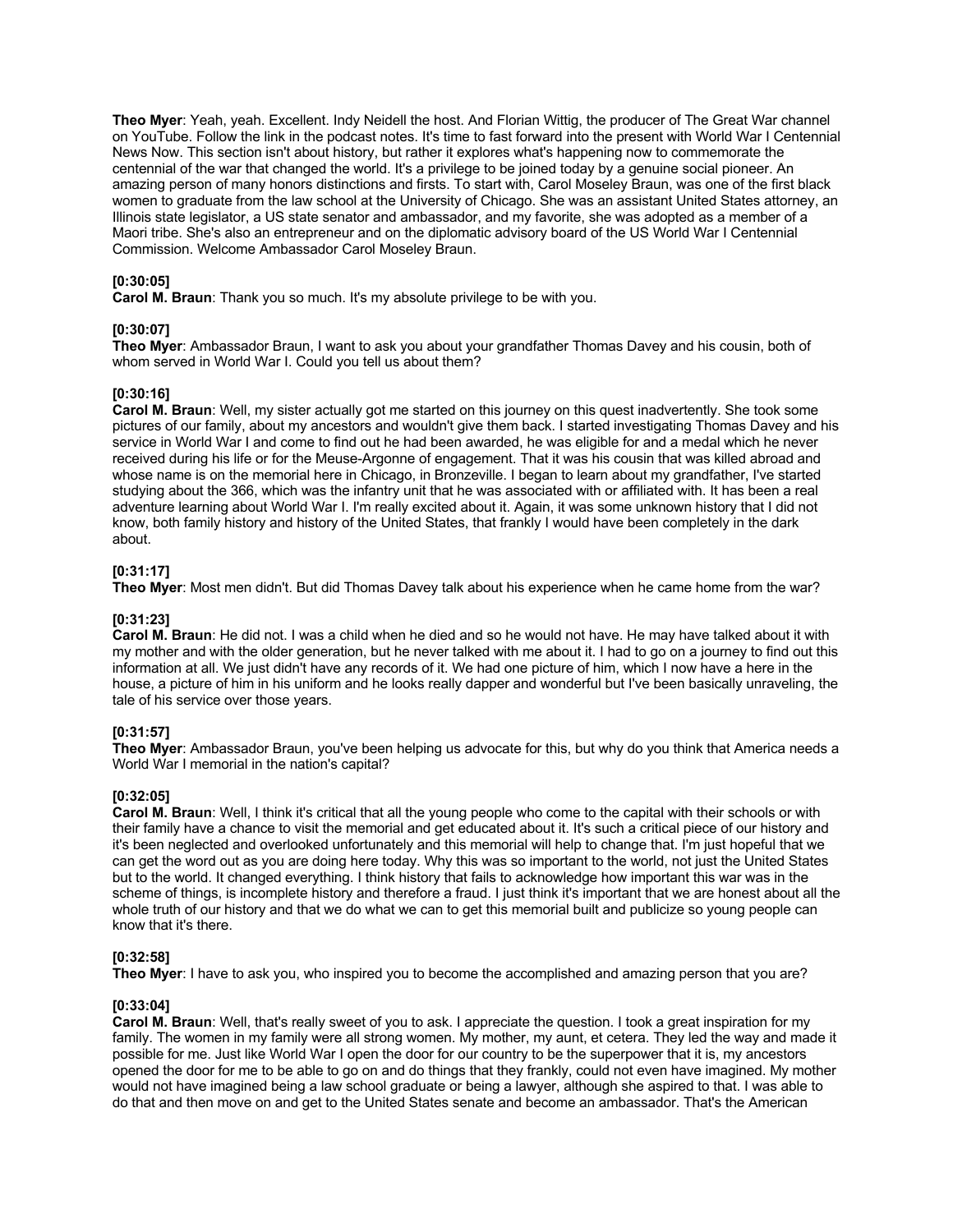dream right there. I just think that World War I encapsulates both the good, the bad, and the ugly of our American experience. I think therefore it's really important that we tell the stories and we make sure that the next generation knows exactly about the contributions and sacrifice of these Americans.

# **[0:34:03]**

**Theo Myer**: Ambassador Braun, thank you for sharing your thoughts and your family story with us.

## **[0:34:08]**

**Carol M. Braun**: Well, I'm delighted to do so. Thank you for asking.

# **[0:34:10]**

**Theo Myer**: Ambassador Carol Moseley Braun, is a pioneering politician, former US senator from Illinois. She was the ambassador to New Zealand and Samoa, and she also serves on the diplomatic advisory board of the World War I Centennial Commission. Read more about her at the links in the podcast notes. We're going to start this week in our Remembering Veterans section with Dr. Richard Slotkin, historian, professor emeritus of English and American studies at Wesleyan University and author of the Book Lost Battalions, the Great War and The Crisis of American Nationality. Welcome Dr. Slotkin.

### **[0:34:51]**

**Dr. Richard S.**: Thank you very much, Theo.

### **[0:34:52]**

**Theo Myer**: Dr. Slotkin, your book looks at the changing American cultural identity as experienced by two different military units. The three 69th a black regiment, and the 77th the melting pot division. Why did you choose these two units for your book?

## **[0:35:09]**

**Dr. Richard S.**: This a World War I period, is the culmination of a 40-year period in which racism and ethnic prejudice in the United States were constantly accelerating. It's a period when, Jim Crow is being established in the south segregation, disenfranchisement and lynching. But also the racial prejudice against blacks is being transferred to the so called new immigrants, particularly East European Jews and Italians. The anti immigration movement, the slogan, is a formulated by Lawrence Lowell of Harvard who said, "Indians, Negros, Chinese, Jews and Americans cannot all be free in the same society." That's where things stand in 1917 and then United States gets involved in World War I. Overnight they've got to raise an army of three million. They've got to bring blacks and immigrants into the army and they've got to bring them in with some enthusiasm. There's 180 degree reversal, and the war department adopted policy, which says, "Soldier after soldier is to be turned out fit and eager to fight for liberty under the stars and stripes mindful of the traditions of his race, and the land of his nativity, and conscious of the principles for which he is fighting." It's that big reversal that produces these two units recruited locally in the New York area. One is the 369th infantry, black infantry, originally the 15th New York National Guard regimen. The 77th division is raised really from the ... Basically from the tenements of New York and trained out in Yaphank, Long Island. I chose to write about them because first of all, they're from the same place. They're both raised in the city. These are the two groups whose citizenship is under threat before 1917 and through service in the army, they're hoping to win an equal place in American society.

# **[0:37:24]**

**Theo Myer**: How did the experience of these two units differ in terms of being marginalized ethnically?

# **[0:37:29]**

**Dr. Richard S.**: The common experience of course with combat, and both of them had a heroic record in combat. The 369 served with the French army, and was awarded the unit citation of the Croix de Guerre. There's the whole regiment that the Croix de Guerre which is the highest French medal. The 77th division, particularly the 308 infantry became the famous lost battalion. They fought a kind of Alamo fight in the Argonne forest for seven days, surrounded. Three quarters of them became casualties, they never surrendered. They had this heavy combat experience. They were like a social microcosm of American society particularly in New York City. Working class soldiers and the officers are predominantly Ivy League graduates and Wall Street lawyers and stockbrokers to a large extent. You get in the interactions within the regiment, the byplay between the classes. One of the astonishing things about them is that in both cases they develop mutual respect and affection going both ways in the regimens. They will well officers and it worked out very well for them. The big differences are, the American army was segregated. Pershing at first it did not want black units serving alongside white units. He shipped the 369th to the French army. They called themselves, Les Enfants Perdus, the orphans, the lost children of the American army. This proved to be a great benefit to them. Because the French welcomed them as Americans and made no distinction of color and train them to be assault troops. The bad part is that whenever they came in contact with the American army, they were Jim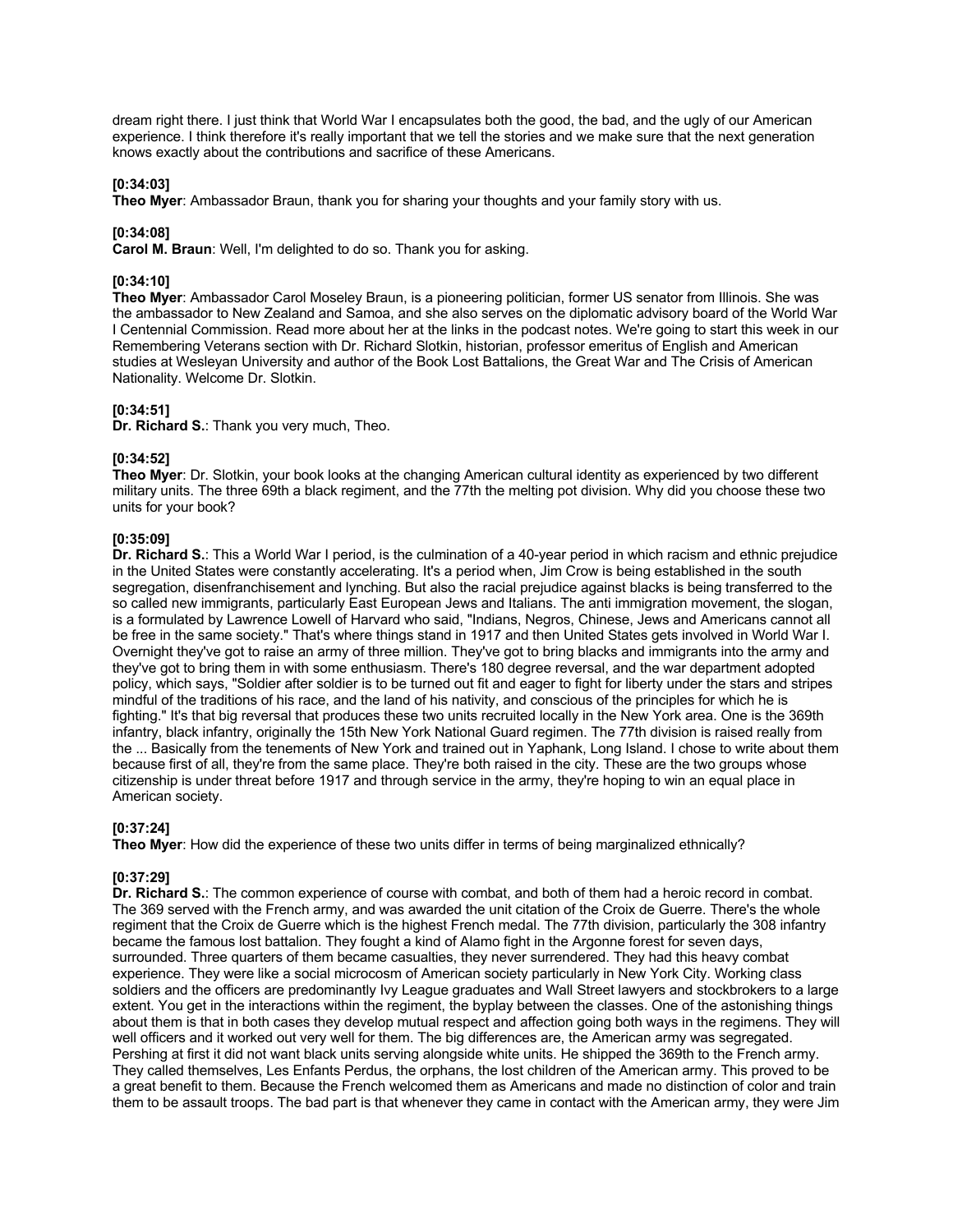Crowed. The officers in rest camps, white MPs that is sergeants, were told that they didn't have to obey off orders given by officers of black regiments. There was an instruction issued to the French from the American Army headquarters that, it was dangerous for the French to treat blacks in an equal way, because it would give them ideas that would be dangerous when they came back home and had to go back under Jim Crow. That's the big difference. Whereas the 300 Nathan's century in the 77th division, serving with the American army, we're generally treated like regular troops. The only real difference is that very few ... I couldn't actually find any of the ethnic soldiers, the Jews, the Italians, the Chinese, who actually served in the regiment as well, were promoted above the rank of sergeant major. None of them became officers.

## **[0:40:35]**

**Theo Myer**: From your point of view, why should American students be taught about the exploits of these soldiers?

## **[0:40:41]**

**Dr. Richard S.**: I think there's a couple of reasons. First, it's just an act of historical justice to remember the service of these soldiers who fought for their country under very difficult circumstances. Who accepted in good faith, the idea that if they served patriotically they would win equal treatment. I think it's particularly relevant now that we're experiencing such a heavy racial backlash against racial minorities and ethnic minorities particularly new immigrants. To be reminded that the same prejudices were being laid out a hundred years ago. That the answer to it was really to open the country, to accept these people. What you found was that their patriotism was capable of making the highest sacrifice. I should also add that although they served during the war with the promise of equality, when they got back, the promise was broken. Jim Crow got worse in the 1920s. The Ku Klux Klan got up to five million members nationally in the 1920s. Far as immigrants were concerned. Congress passed the immigration restriction act in 1924, which limited the number of east European Jews, Poles, Italians, and of course Asians, who could come in into the country radically limited. That in the 1930s, Jews would be trapped in Hitler's Germany as a result. The soldiers resented the breaking of the promise and some of the activism for civil rights that began in the 1920s and 30s was led by veterans Jewish and black veterans.

### **[0:42:28]**

**Theo Myer**: Dr. Slotkin, thank you for your insights.

## **[0:42:30]**

**Dr. Richard S.**: You're very welcome.

### **[0:42:32]**

**Theo Myer**: Dr. Richard Slotkin is a historian, professor emeritus and author. Follow the links in the podcast notes to learn more about him and his books. Now for A Century in the Making the story of America's World War I memorial in Washington DC. In this segment, we take you on an insider's journey that explores this grand undertaking and the people behind it. In the summer of 2017, the US commission of Fine Arts and the National Capitol Planning Commission, unanimously approved the conceptual design for the memorial centered around a monumental work of Bronx Sculpture. Sculptor Sabin Howard then embarked on an eight-month effort to bring the memorial to life and as you heard from Sabin himself in our podcast episodes number 54 and number 55, the sculpture has evolved from his original sketches and drawings into 3D images and 3D models. Sabin's efforts at the Weta Workshop in New Zealand culminated in late January with the creation of a sculptural maquette of the proposed design. Essentially that's the sculpture at a 1/6th scale. Last week you heard an audio documentary on this show as the striking model, which is around 10 and a half feet long by about one foot high arrived in Washington DC. The maquette serves as the first draft of the memorial sculptural design and development and is scheduled to be presented to the Commission of fine arts on Thursday, February 15th, for that review and feedback. Then on Friday, February 16th the maquette will be unveiled to the public for the first time, on the Fox and Friends television show. Now pending on all regulatory agency approvals anticipated by the summer of 2018, the design and the development of the sculpture will enter its final production phase including casting. We actually built two of the maquette to accommodate both public and private displays over the coming months. Watch the unveiling on Fox and Friends next Friday or come to our website that weekend at ww1cc.org/memorial for a first look yourself. Follow the link in the podcast notes to learn more. Now for our feature, Speaking World War I, where we explore the words and phrases that are rooted in the war. As we talked about at the top of the show, rationing and ingredient substitution became necessary in World War I America. Special recipes were developed to keep food tasty but also within the rules laid out by the Food Administration's guidelines. These new wheatless, meatless and sugarless recipes strove to keep familiar foods on the table of America and they earned their own nickname, which is our speaking World War I phrase for this week. These war time foods and recipes were deemed to have been Hooverized in honor of the Food Administration's chief Herbert Hoover. There was cake made with potato flour instead of wheat, candies made with molasses or honey instead of refined sugar, and bread using a mixture of potato, rye and corn flour. Actually, Hooverized food sounds to me, like a very contemporary, trendy, gluten free, health food, paleo, veganess kind of a diet. Somehow I think Hooverized recipes doesn't sound like a trendy, hip slick hook. Even if it is this week's phrase for speaking World War I. See the podcast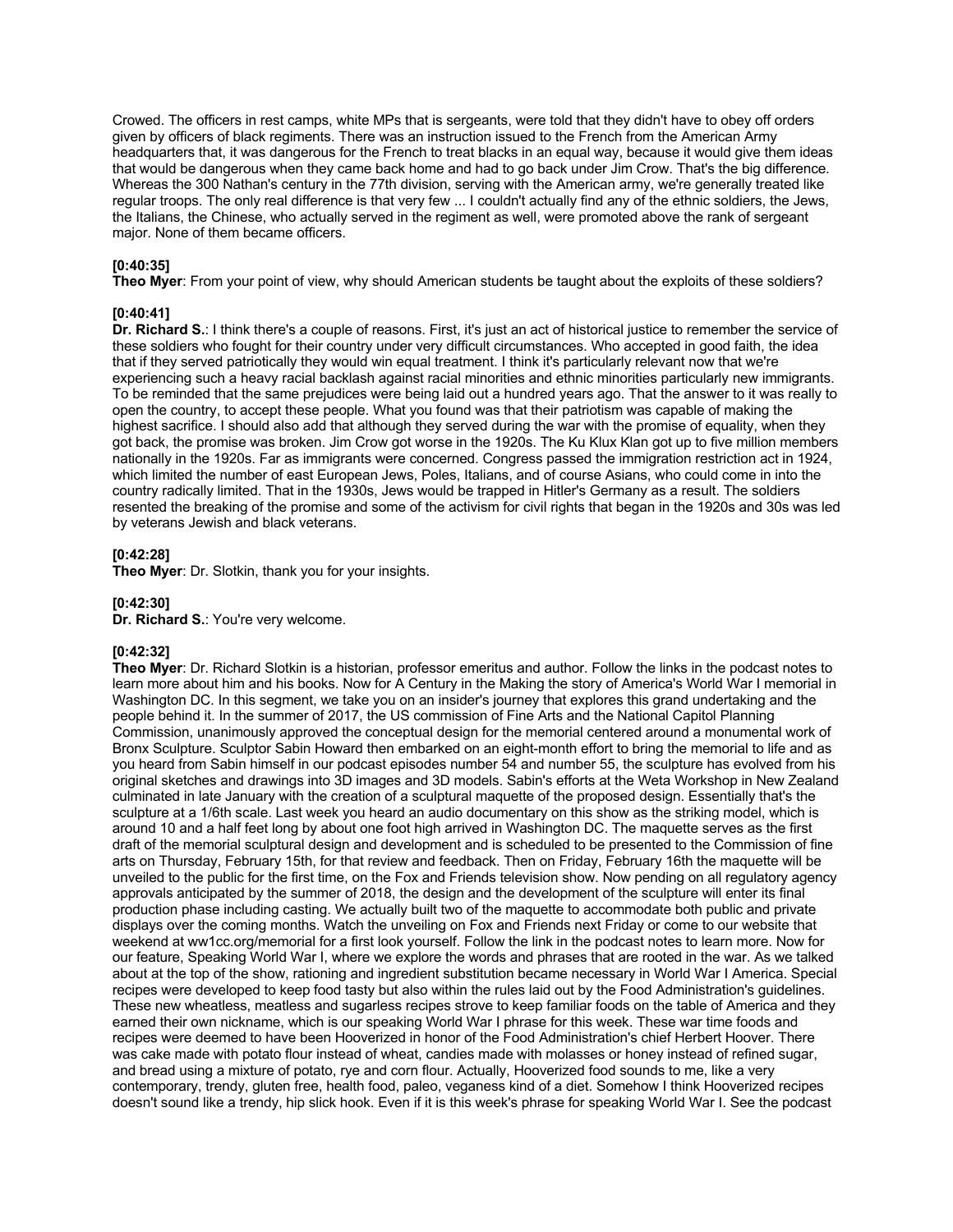notes to learn more. For our updates from the states, we're pleased to announce that Ohio has launched a new centennial website at ww1cc.org/ohio, all lower case. With us is Amy Rohmiller, World War I coordinator at the Ohio history connection to tell us more about the site and the World War I Centennial Commemoration efforts in Ohio. Welcome Amy.

### **[0:46:34]**

**Amy Rohmiller**: Thanks, Theo. Good to be here.

### **[0:46:36]**

**Theo Myer**: Amy. Tell us about the Ohio World War I Centennial Organization. How's it structured and what kind of projects are you guys working on?

#### **[0:46:43]**

**Amy Rohmiller**: Well, we have a two prong structure, I guess you would say. The Ohio World War I Centennial Commission, is made up of people from all around the state in Ohio who have an interest in World War I, or who represent groups that are interested in commemorating World War I in some way. We have World War I reenactors, directors of historical societies with strong connections to World War I, veterans groups, the American Legion, the Ohio Army National Guard historian is on our committee, the State Library has somebody on the committee. We try to represent a wide variety voices on our statewide committee to plan our signature statewide commemorative events. Then the second role of our committee is to support events that are going on around the state. We really try to amplify and support however we can, events that are going on everywhere. We know that lots of local organizations, libraries, historical societies, American Legion post are having their own World War I events. We list them on our calendar, send support if we can, things like that. We're really grassroots movement.

#### **[0:48:15]**

**Theo Myer**: Amy, what was the experience of Ohioans like during the war?

#### **[0:48:20]**

**Amy Rohmiller**: It's really hard to pin down a typical Ohioans experience of the war. Lots of Ohioans were soldiers and fought overseas in the war. Ohio sent approximately 4% of the entire nation's manpower over to the trenches. We also had one of the biggest training camps in Ohio at Camp Sherman outside of Chillicothe, over 120,000 troops were trained there. There's definitely a large military experience of Ohioans. Ohio was also very involved in war production and producing materials and industries to support the war effort. Factories all over the place were involved in that. Armco in Middletown was producing steel for the war, Dayton was producing airplanes and airplane engines for the war effort. At the same time though, Ohio was also a very German State at the time. There are lots of German immigrants who lived in Ohio and so they were also experiencing the flip side of all of this patriotism to support the war effort because there was also a lot of anti German sentiment here in Ohio. Towns changed their names. There was a town in northeast Ohio named New Berlin and the main employer of the town, the Hoover company forced the town to change its name to North Canton to remove any association with anything even remotely associated with Germany. There are stories of dachshund being rounded up in Cincinnati because those are German dogs, and you can't have anything related to Germany that way. German newspapers went out of business, German stopped being taught in schools. We also have that experience in Ohio too. It depends on who you were and where you lived, what your experience of the war was like.

### **[0:50:19]**

**Theo Myer**: Amy, your website looks really great. What kind of information should people expect to find if they go to ww1cc.org/ohio?

#### **[0:50:28]**

**Amy Rohmiller**: We are trying to provide a lot of great information about Ohio on the website. Ideally in the next couple of weeks you will be able to go online and see articles that delve deeper into those stories that I mentioned previously. We're trying to explore the war from all different aspects, from the military to the home front, to social history, to industrial history, to tell people's stories that they may not know when they think about World War I. At the same time, we're also trying to get the word out about all of the wonderful events to commemorate the war that are happening in our state. We are constantly updating our calendar of events with all the events that we know about. We're trying to add all of the memorials and museums related to World War I too. We hope that we're a one stop shop for anything you may want to know about World War I in Ohio.

### **[0:51:30]**

**Theo Myer**: Amy, if I'm an Ohioan and I have something I want to contribute to the story, is there a way of reaching you?